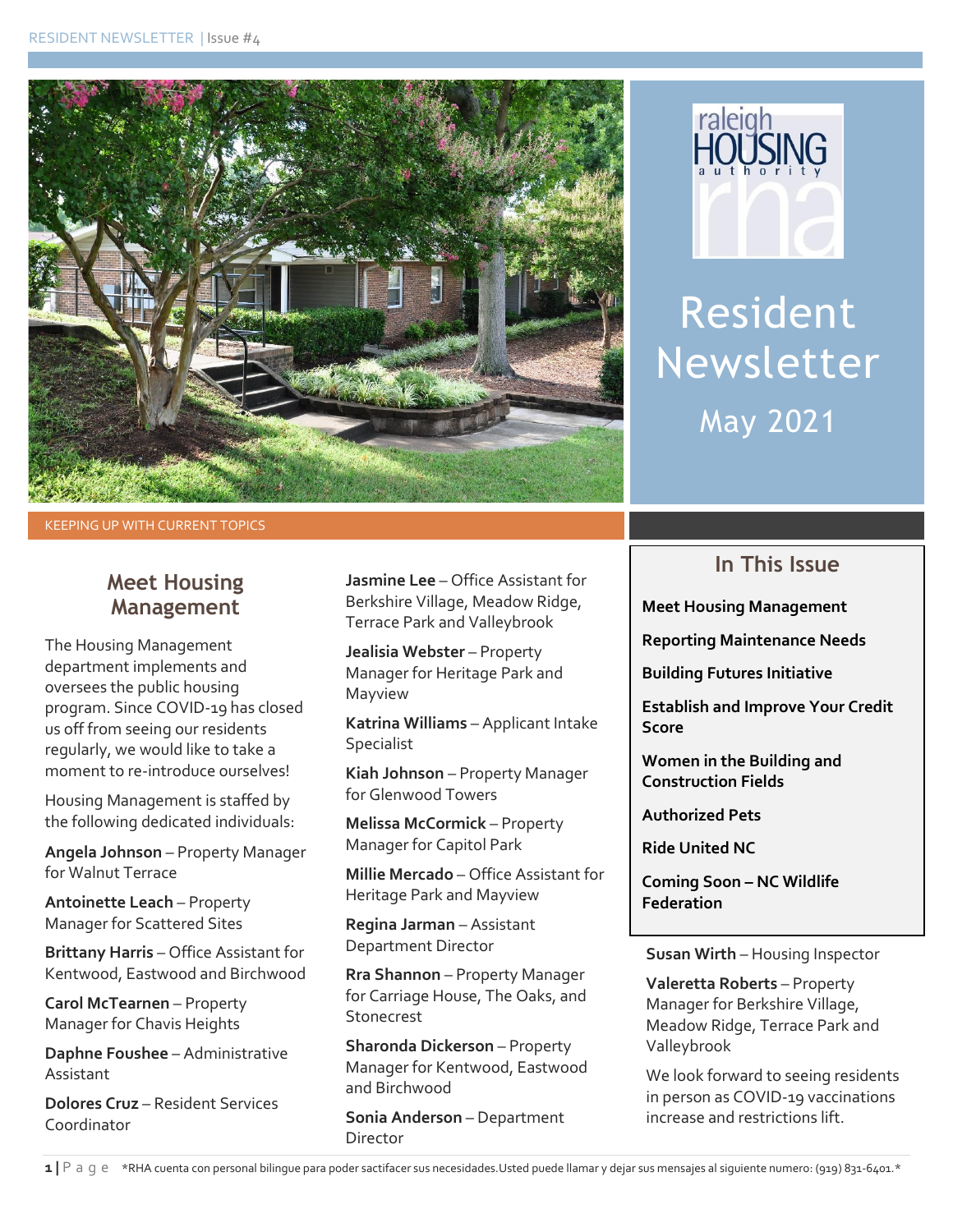#### **Reporting Maintenance Needs**

Residents play an important part of identifying maintenance needs both inside resident units and around each community. RHA relies on residents to report all items observed that need repair.

Residents should call Maintenance to request a work order for any known Maintenance work. The number for the public housing work order line is (919) 831-6401.

When requesting a work order, make sure to clearly identify: who you are, your phone number, a detailed description of the issue requiring

attention, and the location of the issue. Residents only need to call *once* for each work order.

If you believe that the item is a serious issue affecting health or safety, immediately report the issue to your Management Office.

### **Building Futures Initiative**

RHA is excited to be a Building Futures Initiative pilot site. This program's aim is to increase and improve employment opportunities for residents who participate in Section 3 employment, education and training opportunities in the

construction and building performance sectors.

As part of this program, Wake Tech is providing scholarships and apprenticeships for courses in carpentry, apartment maintenance, facilities maintenance, forklift operations and more.

Want to learn more? Then come talk with a Wake Tech representative Thursday June 3rd from 9am-11am! An information table will be set up outside the RHA main office at 900 Haynes Street. Come drop off your rent and speak with a representative.

See *Page 3* to read about women working in these job sectors.

# **Establish and Improve Your Credit Score**

All consumers are assigned a "credit score" which is a number that provides lenders with information about your financing history. This score can range from 300 to 850 points. A higher credit score number generally receives better credit terms. This can translate into lower payments and less interest owed over the life of the account. Keep reading below for some ways to establish and/or improve your credit score!

- Check your credit score to understand where you currently stand. Many companies allow you to check your score for free at least annually, if not more frequently.
- Notify the major credit bureaus if something on your report does not look correct.
- Shop around prior to opening an account to find which companies have the lowest rates and fees.
- Consider opening up a secured credit account to help establish your credit history.
- Set up at least one credit account where you can make on-time payments each month, preferably in full.
- Once you have opened accounts, make sure to pay them each month before your due date.
- Work to bring any past due bills current to avoid extra fees and higher interest rates.
- Keep the amount you owe low and work on paying down balances when you can.
- Limit how often you apply for new credit. Multiple inquiries and loans can lower your overall score.
- Be patient. Credit scores look at several years of your spending and borrowing history. The needle may move slowly, but you can improve your score if you stick with it!